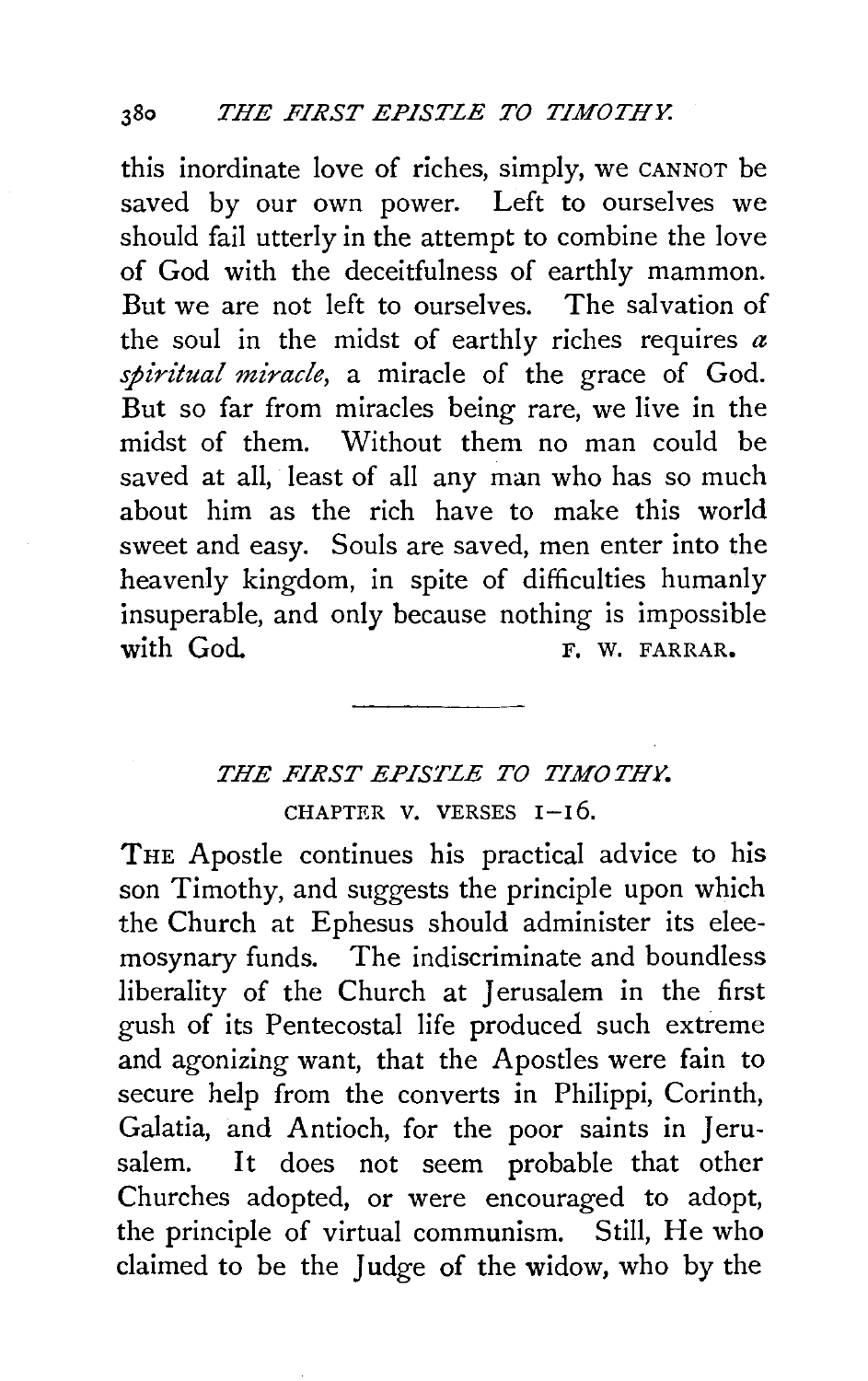lips and deeds of the Divine Lord lavished special love on those who were bereft of their earthly sources of succour and protection, gave special charge from the first concerning the " widows " who had found their only rest and all their hope in Him; and the justice of their claim upon the Church was recognized by Paul. He analyzed and adjusted these claims, however, with due regard to ordinary prudence and domestic responsibility.

Before he discussed this question he reminded Timothy of his relation to all classes in his flock:

*Verses* 1, *2.-Do not sharply reprimand an elderly man, but exhort him as (you would) a father;* (exhort) *the younger men as brethren, the elderly women as mothers, the young women as sisters, with all purity.*  From Chrysostom's comment to the present day it has been perceived, even by Roman Catholic Expositors (see Mack) as well as others, that the Apostle is not speaking of ecclesiastical officers, but of the different ages and sexes of the members of the Church. Let the family relationship be sustained by the young Pastor to those whom he may be called upon to teach, reprove, and exhort ; let him treat the elders as his father or mother, with the reverence and consideration due to hoary hairs and long experience of life; let him treat the younger people as his brothers or sisters ; let him be reverent, cautious, earnest, manly, brotherly, chaste in all his thoughts, and never let him assume a tone which would be inconsistent with these dear relationships.

Arrogant or sharp rebuke, a domineering or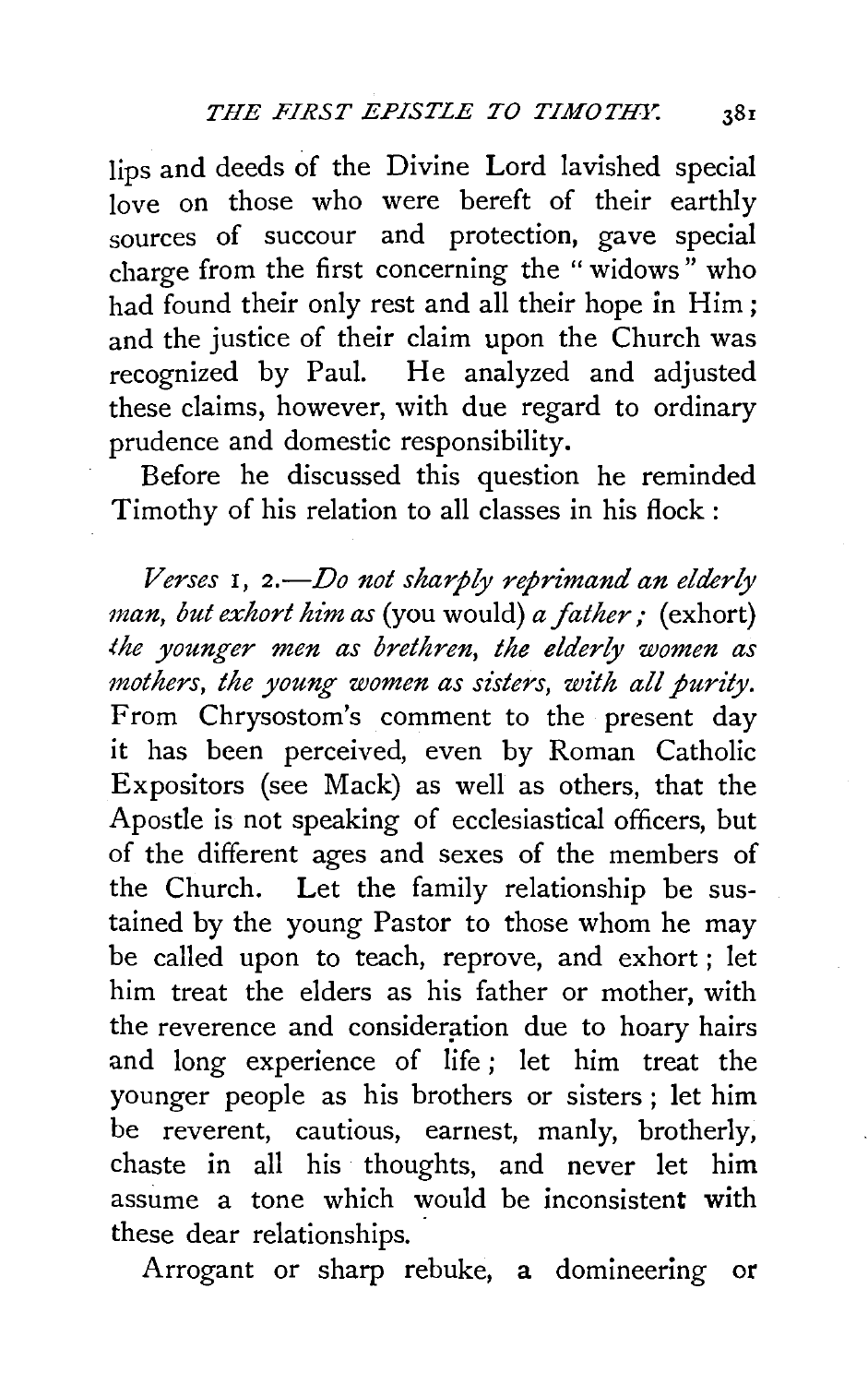haughty spirit,<sup>1</sup> a readiness on the part of a young Pastor, - even though he be the Apostle's own representative,—to trample upon the tender feelings of others, in the flush of official responsibility, or any eagerness to assume more than the position of a son or a brother in the Lord, is here strongly denounced by St. Paul; and the injunction is not valueless to-day.

*Verse 3.-Honour those who are widows indeed.* <sup>2</sup> The honour probably was that of being placed on the roll of persons specially entitled to the alms of the Church. Destitution and loneliness are the conditions of the "honour" which is especially due to the veritable widow. Treat with reverence those who are thus thrown upon the tenderness of God. " Support " would depart too widely from the meaning of the word  $(\tau \mu \hat{a} \nu)$ , but it would be fair to translate it, if possible, by a term which should express the practical form in which the honour thus cherished should find expression.

Verse 4.-Before St. Paul describes the "widow indeed," he throws light upon the subject by his advice concerning the class of widows who ought not to be thrown upon the liberality of the Church. ·

If, says he, any widow have children or grand*children,* <sup>8</sup>*let them learn first,* as a prime duty, *to* 

<sup>1</sup>'E $\pi$ *in* $\lambda$ *n* $\tau$ *fiv* is not used elsewhere in the New Testament, but is found in Eustathius on Homer, and is employed in this sense in Josephus and Polybius.

*z Cf.* 1 Cor. xiv. 25, Gal. iii. 21, for this use of *ovrwr.* 

3 "Ekyova is used in the LXX., Deut. vii. 13, and elsewhere for descendants : the translation, English Version, "nephews " is in the older English usage of that word. See quotations from Chaucer, Sir Thomas More, John Locke, in "Richardson's Dictionary," where "nephews" is used as "nepotes," for descendants.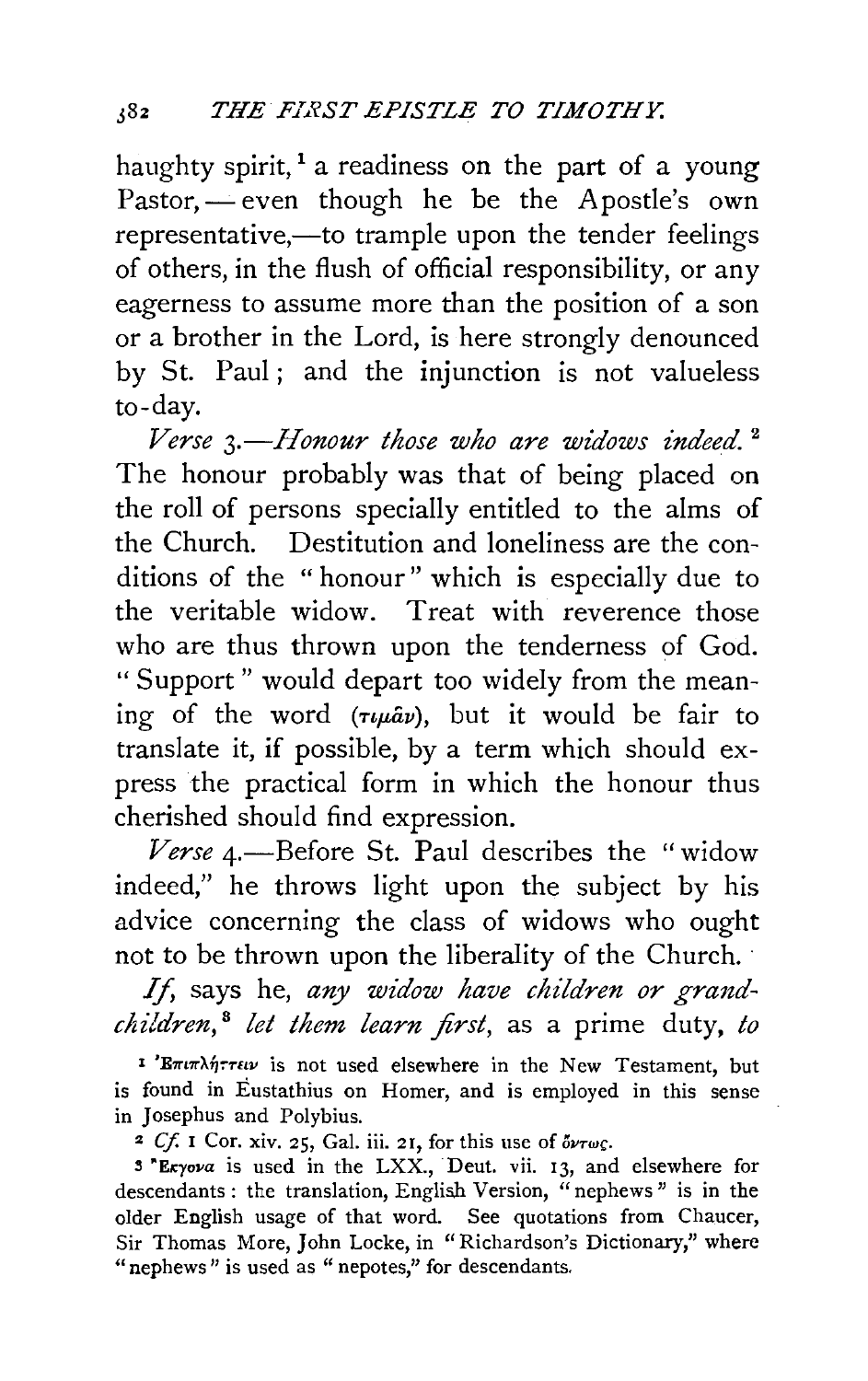*shew piety towards their own household.* Some Expositors have supposed  $\gamma$ *n*/pat to be the subject of the verb, and that the widows are to " shew piety" *and return compensation to their forbears* by generosity to their descendants. This idea is strangely inapposite, and the advice, in a multitude of cases, impracticable. The simple fact that the widows should have children *dependent* upon their love and care augments their destitution, and certainly does not exclude from the charity of the Church. Moreover, the forms of expression descriptive of their duties are incongruous on this hypothesis. *Ei* $\sigma \epsilon$ *B* $\epsilon \hat{\nu}$ is not wrenched at all from its natural meaning if it is supposed to refer to filial piety of children towards a widowed mother, but it would be strained in meaning if made to describe maternal duties. So with the second clause. A widow would hardly, *because* she has children and grandchildren, be burdened with the duty of requiting through them her obligations to her own ancestors. This was, however, the interpretation of Chrysostom, and is adopted by Huther and others. I admit that there is an ancient reading<sup>1</sup> which would favour the interpretation, and that some difficulty attends the supposition that the "children or grandchildren" are the subjects of the verb. " let them learn" ( $\mu a\nu\theta a\nu\epsilon\tau\omega\sigma a\nu$ ), for we should have expected the word  $(a\dot{v}\tau\dot{\eta}\nu)$  and  $a\dot{v}\tau\dot{\eta}$ ) "her" to have taken the place of "household" and " forbears," which is not the case. Still, it is far more congruous that the widows should be supported by children or descendants who are able to

<sup>&</sup>lt;sup>1</sup> Mav $\theta$ áverw has no diplomatic value, though it is followed by the Vulgate, which here translates, *discat.*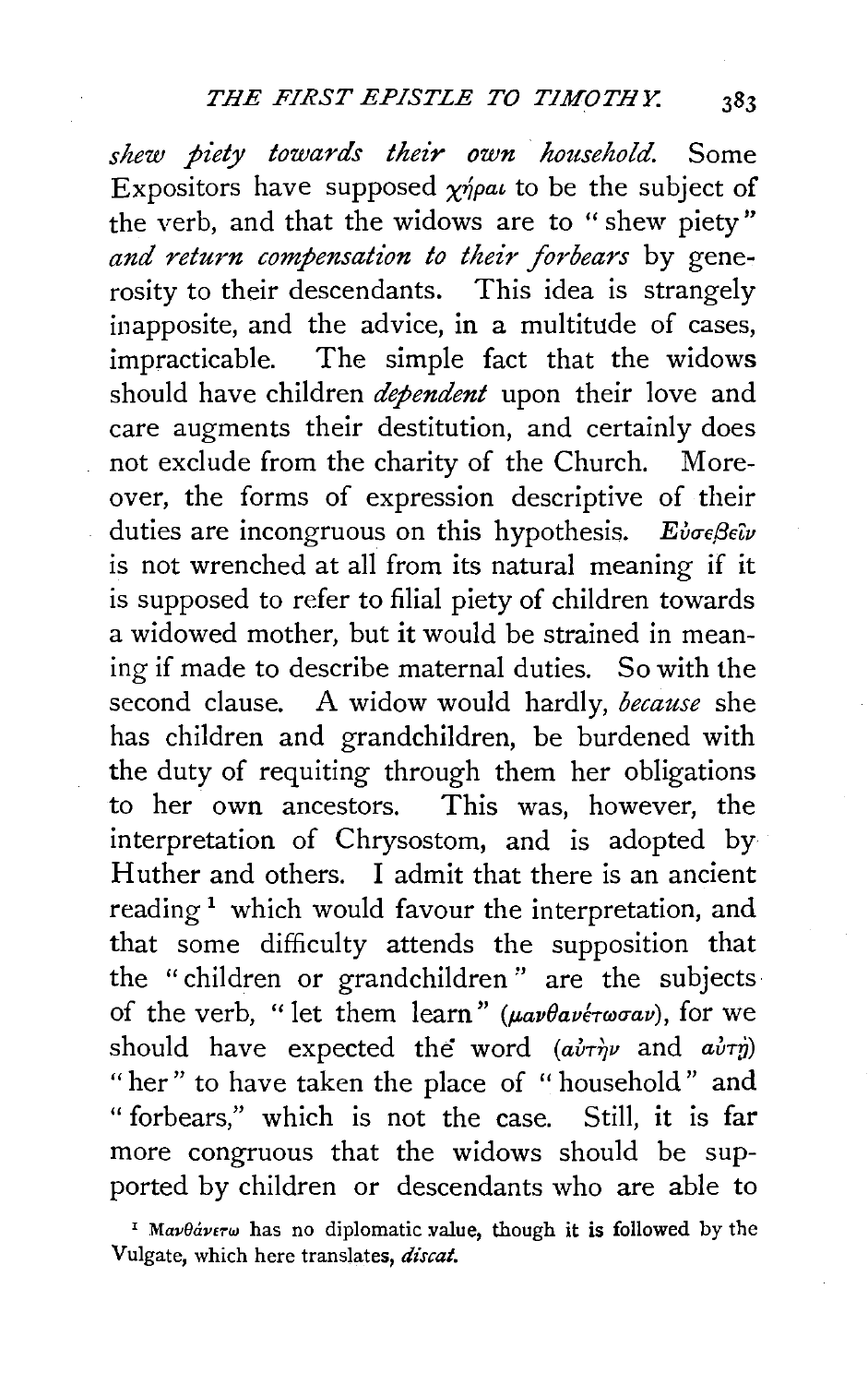do so, than that a widow who is burdened witn home cares should be here solemnly charged to take care of her own family. I conclude, then, that the Apostle bids the children and descendants of widows to requite their tender love with filial reverence, and to be ashamed to cast their relatives upon the charity of the Church. *For this* devout compensation of maternal love, he adds, *is acceptable before God.* 

*Verse s.-But,* in contradistinction with the widow who is surrounded with children and grandchildren, there is *she that is a widow indeed, and has been left desolate,* "alone," with none to cheer her solitary life or minister to her comforts, *hath placed her hopes in God, and abides* or continues *in prayers and supplications by night and by day.* The abiding in prayer and supplication is more than offering ejaculatory, formal, or occasional prayer. The expression suggests some comprehension of the meaning of our Lord's words, "that one ought always to pray, and not to faint."<sup>1</sup> " Prayer" and " supplication " have already been (Chap. ii. 1) compared, and the usage of the two words discussed. Like Anna, who served God in fasting and prayer *through*<sup>2</sup> day and night, and was utterly devoted to the worship of the Temple, the "widow indeed" is supposed to have cast herself upon the protection and Fatherhood ot God, and  $by<sup>2</sup>$  night and day to be occupied in devout exercises.

<sup>1</sup> Το δείν πάντοτε προσεύχεσθαι (Luke xviii. 1).

 $2$  Observe the usage (Luke ii. 37) of the accusative as denoting *duration,* and, in this place, the genitive as indicating *occasion.* The worship of heaven gives "day" before "night" as the prominent idea, though it is curious to find " night" spoken of at all. (Rev. vii.  $15$ .)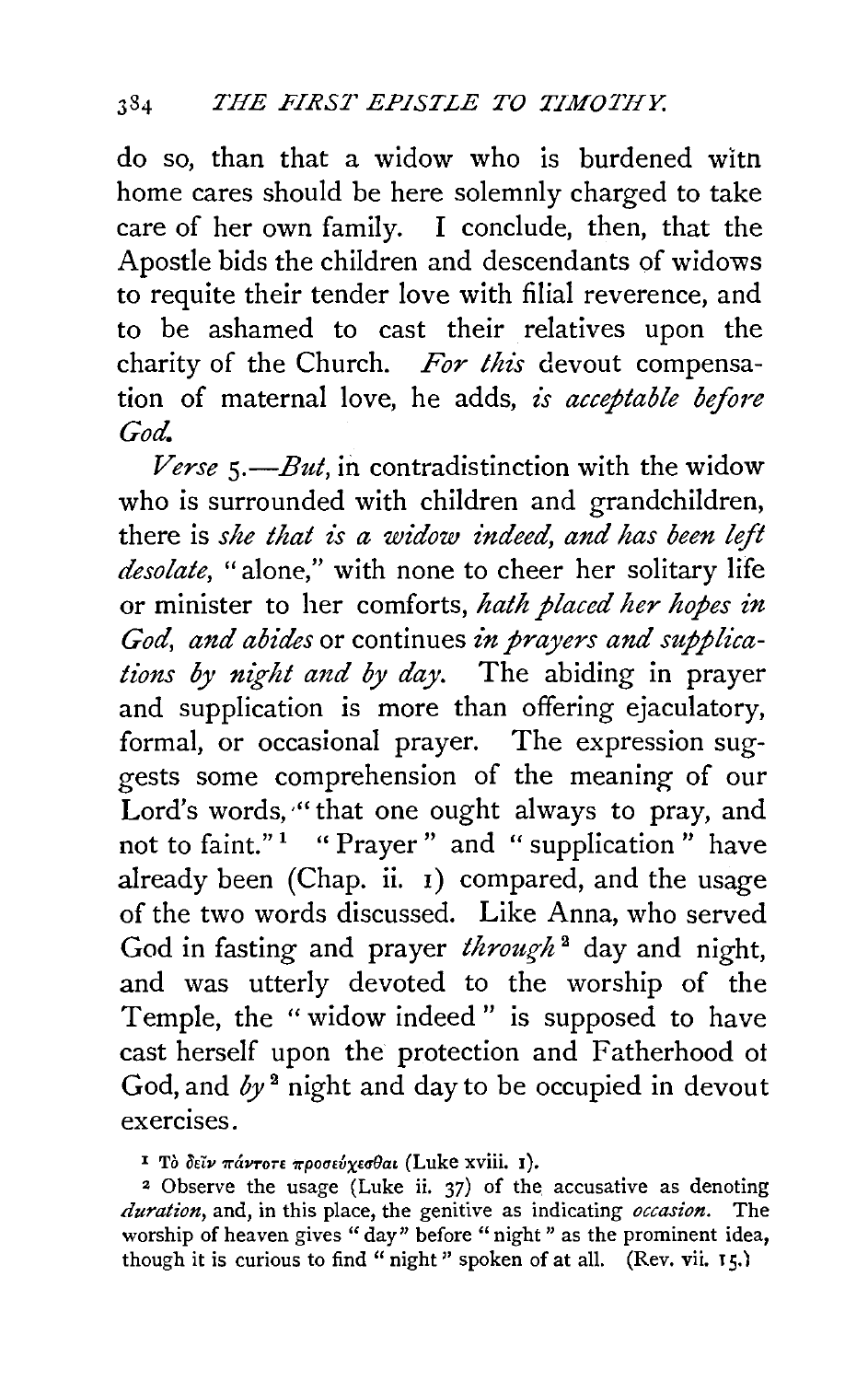$Verse$  6.—*But*, on the other hand, *she, i.e.*, the widow, *that lives deliciously* or *riotously* (this word<sup>1</sup> is a rare one, and suggests extravagance, luxury in dress and desire) *is dead while she lives*. Wettstein quotes from the " Antigone" of Sophocles two lines, in which the use of a similar comparison betrays a strange difference of moral purpose and teaching. They are these : " When men abandon pleasures, I do not reckon that such a one lives, but I consider him a living corpse." a

*Verse 7* contains another instance of the private character of this Epistle. Again and again the Apostle reminds Timothy that he is not merely laying down principles, but suggesting the very matter of his special instructions. 8 *These things*  (with reference to the character of the "widows indeed," a portraiture heightened in colouring by the contrasted picture of the living and bedizened corpse) *command, that they, viz.*, such widows, *may be irreproachable*,<sup>4</sup> not unblamed, but unworthy of censure, even should the sharp tongue of slander be put out against them ; a thing which was likely enough to occur in a crowded city like E phesus.

 $$ who has a widowed mother dependent upon him, but any professed believer in Christ) *does not male provision for his own* (dependent relatives of any

<sup>1</sup>  $\Sigma \pi a \pi a \lambda \tilde{a}$  is one of the sins of Sodom and of her daughters (Ezek. xvi. 49), and is associated (James v. 5) with  $\tau \rho \nu \phi \tilde{a} \nu$ , a word of similar import.

2 Soph. Antig. I I65-67.

<sup>3</sup> Cf. Chap. i. 18; ii. 1; iii. 14; iv. 6, 9, 11; v. 21; vi. 2, 13, 17; 2 Tim. ii. 2, I4; iv. I; Tit. ii. I, I5; iii. I, 8.

4 This is the difference between the two words  $\tilde{a}_{\mu\epsilon\mu\pi\tau\sigma\zeta}$  and άνεπίληπτος.

VOL. III.  $26$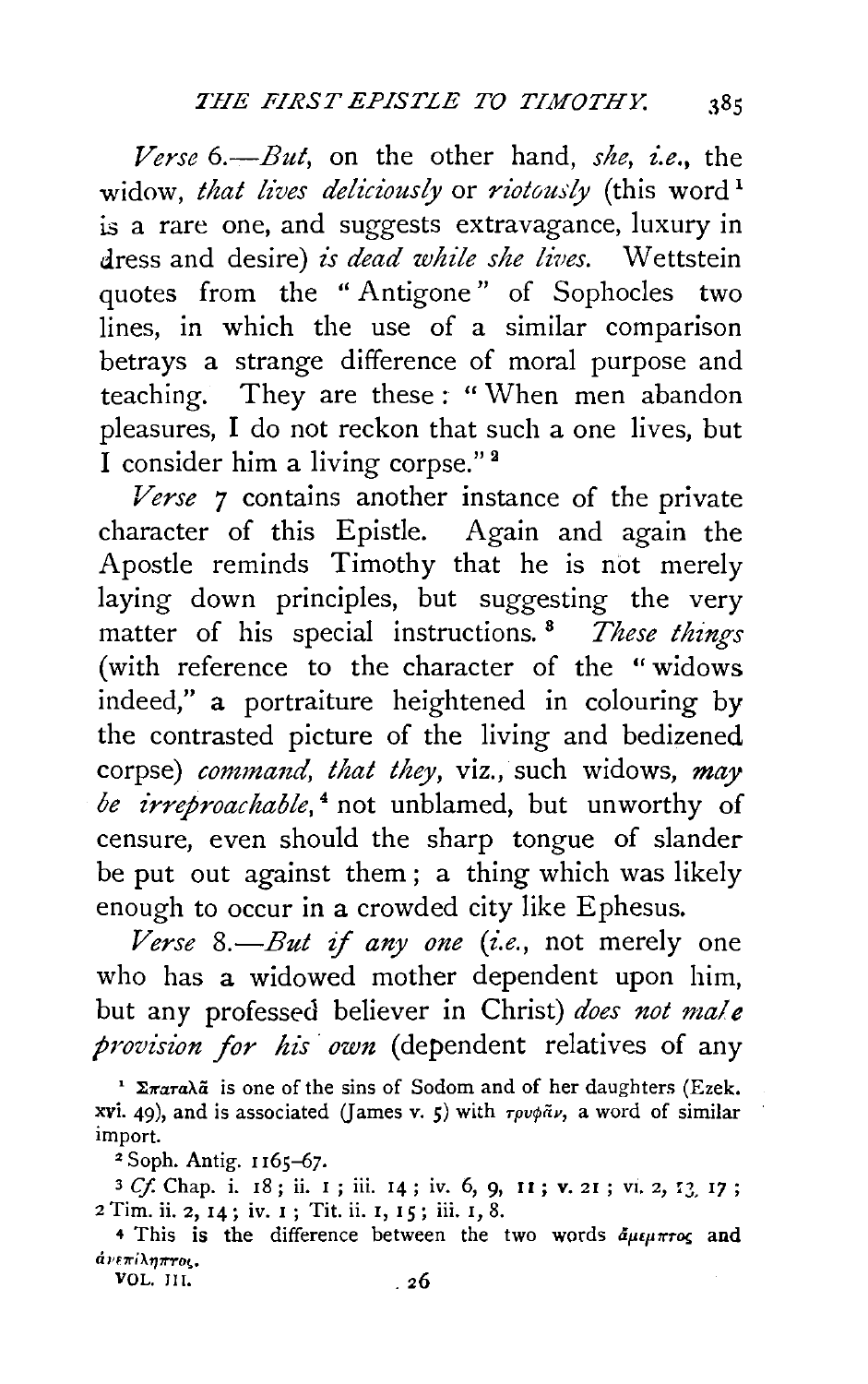degree), *and especially for his own household, he has denied the faith, and is worse than an unbeliever.*  This is strong language, and we find in it a "counsel of perfection" that shews how deeply and practically the Apostle had entered into the mind of Christ. The form of the conditional sentence<sup>1</sup> shews that he was dealing with no doubtful or conjectural case, but with a matter of fact. The word rendered " his own." is that which is used in John xiii. I  $ff$ . for those who were brought into close fellowship with .Jesus; and it is used in a broader sense in John i. I I, where the words "his own" refer to the people whom He came to save. The second phrase describes the members of the same (olkos, or) family. Mack supposes, from its use in Gal. vi. 10, Ephes. ii. 19, that it refers to all members of the household of faith, this would give to the injunction such enormous breadth as to deprive it of force. A denial of '' the faith " is involved in practical neglect of the responsibilities of home life. If so, then "faith" may be repudiated by other than intellectual processes. Moreover, we learn that an acceptance and a confession of the faith carries with it, as an inseparable adjunct, both love and sacrifice. The faith of Christ ought to make a man a more faithful husband, a more loving father, a more dutiful son. Should it fail in any case to do this, we are here distinctly taught, not that we might as well have intellectually rejected the faith, but that we have, as a matter of fact, *denied* it, and are "worse" than those who have never professed to believe in the living God or in the loving Christ. Even the precepts of Heathen

r Ei *ou,* with the indicature on both protasis and apodosis.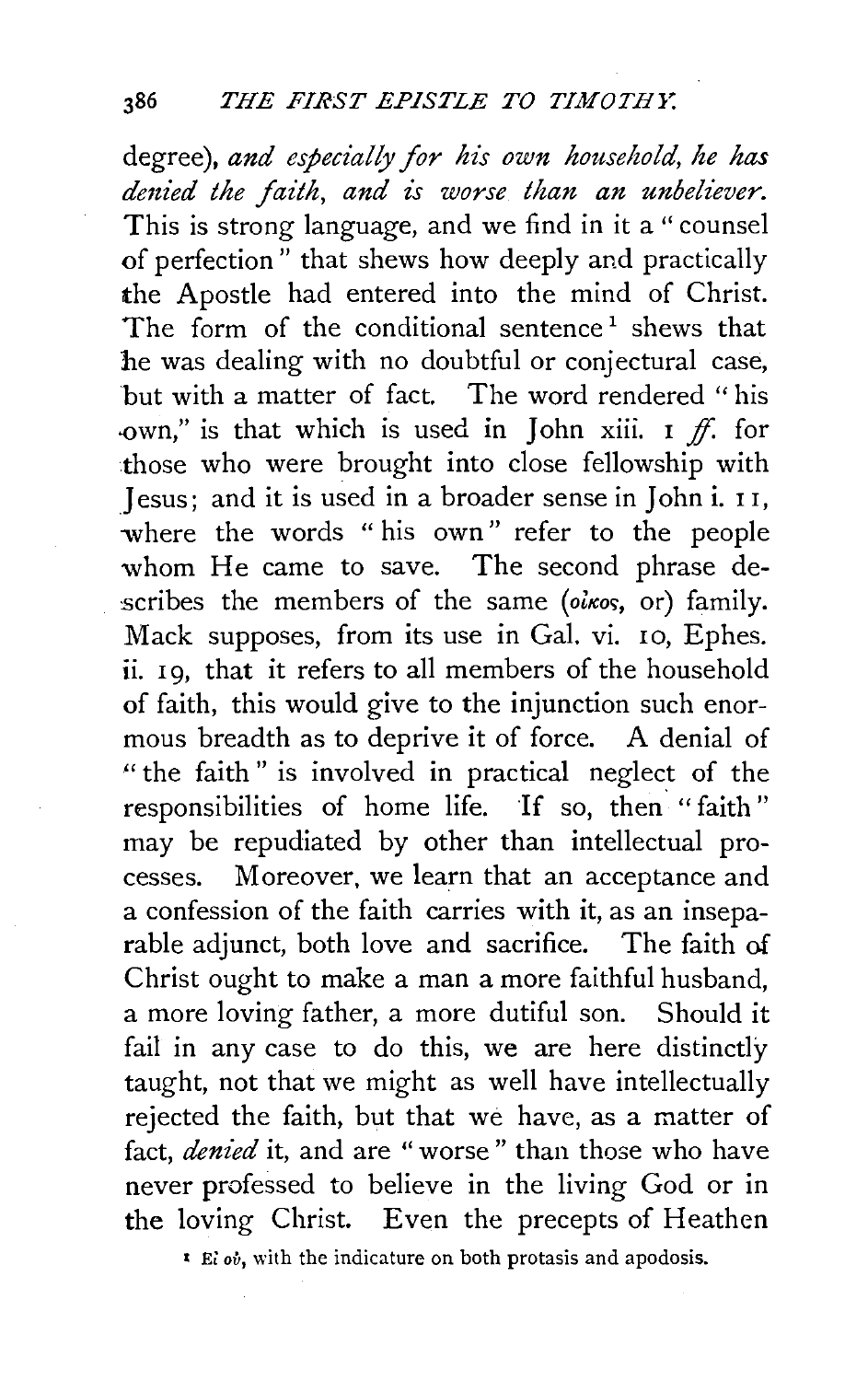philosophy will carry one who does not believe in Christ to the practical recognition of these obvious duties. It is a wretched thing, doubtless, from the standpoint of the Apostle to be "without faith," to be an "unbeliever;" but there is something "worse."

*Verse 9.-Let a widow be enrolled,* or put in the catalogue or list. Alford translates " Let a woman be inserted in the catalogue as a widow," on the ground of the emphatic position of the word *xnpa,*  which is thus the predicate, and not the subject, of<br>the verb. Ellicott virtually agrees. The sense is Ellicott virtually agrees. The sense is much the same. Now there is no difficulty as to the general meaning of the word *καταλέγειν*, which simply means to enter in a list, *conscribiren.* But great difference of opinion prevails in determining the nature of the roll, catalogue, or list here referred to. I will state briefly the different opinions. Many Expositors, after the lead of Schleiermacher, and on different grounds, have urged that this "catalogue" introduces a perfectly new theme, that it refers to an *order* of deaconesses, of women devoted to the service of the Church, whose moral fitness, however, the writer of the Epistle had already discussed in Chap. iii.  $II \nightharpoondown f$ . Schleiermacher argues, from this hint of the ecclesiastical constitution thus supposed to exist, a later date than the life of Paul for the composition of the Epistle. Mack, on the other hand, finds apparent confirmation of the idea in the Theodosian Code, where there occurs a late interpretation of this very passage in the Epistle : " No woman, unless she has attained sixty years, according to the command of the Apostle, is taken into the sisterhood *(consortium)* of deaconesses." Baur and De Wette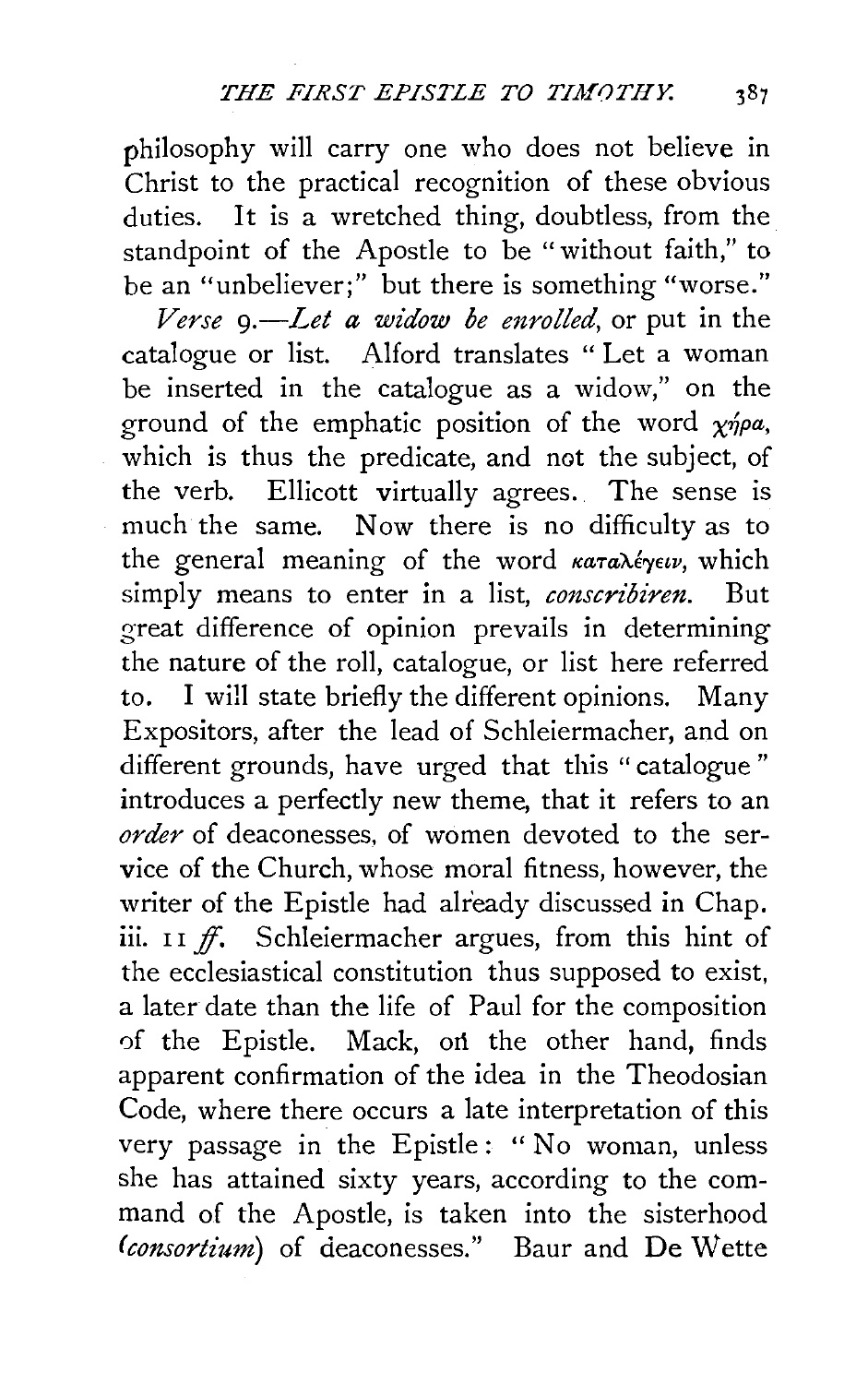have, notwithstanding their theories with reference to the authorship of the Epistle, repudiated this interpretation, and shewn that the known duties of deaconesses in the early· Church must have been utterly incompatible with an age of sixty years. Moreover, virgins were elected to this office, and they were not forbidden to marry, as the women placed in this catalogue would appear to have been. Another hypothesis is far more probable. It is that the "catalogue" was a list of *presbytera*, rather than of *diaconisse*, of elderly " widows," who were at this period of Church development entrusted with duties far more akin to those of the presbyter than the deacon. Here Mosheim, Grotius, Wiesinger, Huther, Ellicott, and Alford are in agreement, while Mosheim endeavours to shew that there are other indications of the existence in apostolic times of such an order. De Wette will not allow that the passage before us establishes apostolic precedent in this respect; but he admits the probability that, at an early date, holy women did take upon themselves a vow of perpetual widowhood, and did perform important functions in the Church. The proof, however, of such an order of ecclesiastical women, ordained to sacred duties, can only be found at a very much later date, and it is strongly against the supposition that the early Greek Expositors knew nothing of its existence. It should also be observed that nothing is said of their duties to the Church, and every remark rather justifies the duties of the community to them, than theirs to the community.

The third view commends itself far more forcibly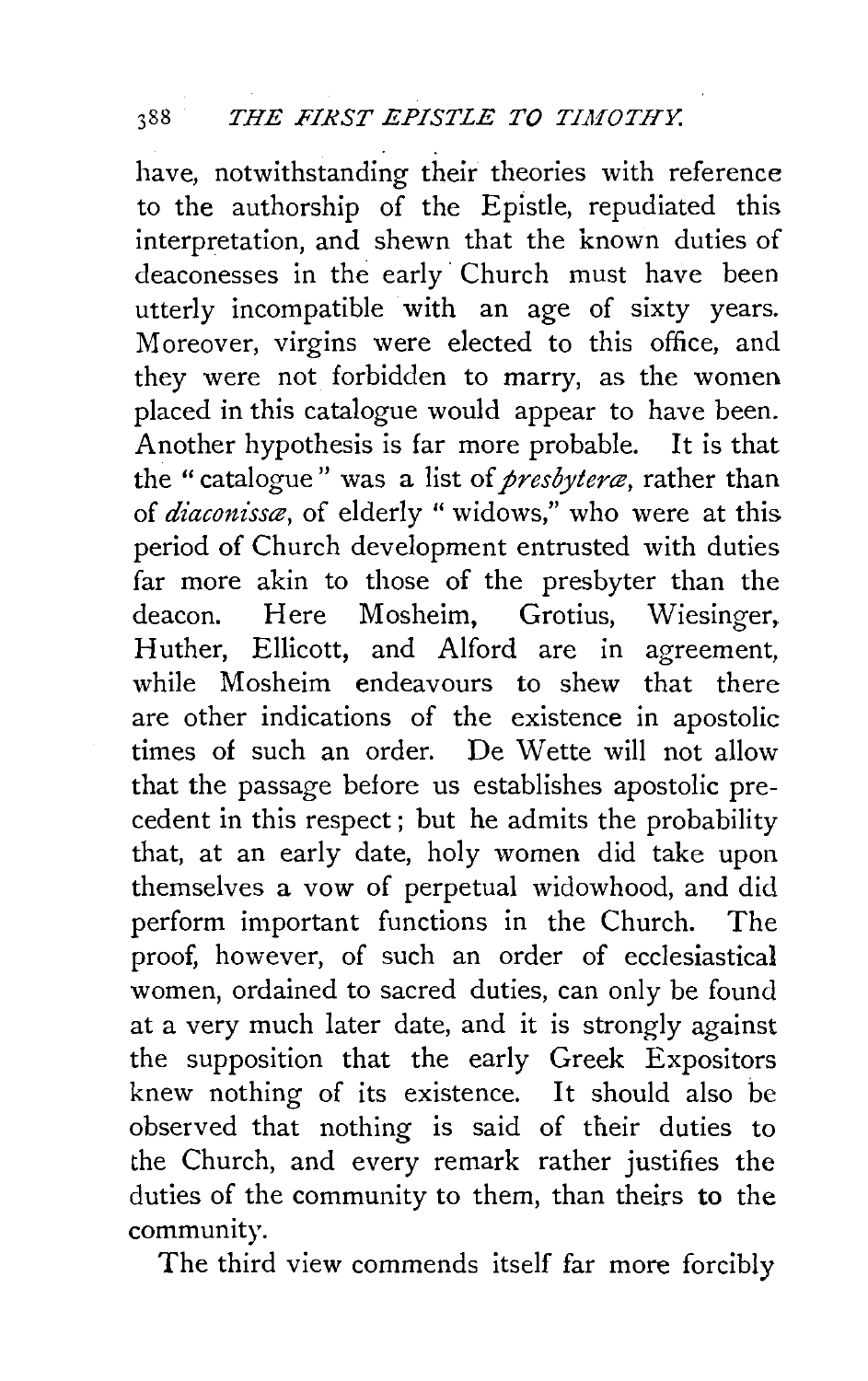to my mind ; it was held by Chrysostom, Theodoret, and Jerome, and by Erasmus, Calvin, Neander, and latterly by Fairbairn, viz., that the Apostle is simply giving definite and exclusive directions about the widows who are to be thrown *entirely* on the sustenance of the Church. It is objected that he has already defined their moral characteristics in the fourth verse. He has indeed given some hints, but not very definite or final ones, on this subject, being led on to say, parenthetically, some strong things about the duties of those who have widowed relatives, to provide for them. He has not dropped the theme, and there are further elements in the question, such for instance, as the age, antecedents, and probable future of those who should receive their entire maintenance from the Church, on which he proceeds to enlarge. It is said that the minimum  $\overline{a}$  age of sixty years is a harsh measure of exclusion from sustenance, and that younger widows might be exposed to even greater privations. That is perfectly true; but, then, the Apostle strongly advises the younger widows to admit second nuptials, and to avoid the temptations of celibacy. The antecedents again, it is said, seem to apply to those who were possessed of private fortune, and therefore inappli cable to those who were seeking the alms of the Church. This circumstance would only augment and aggravate the pain of poverty and desolation, and it should be remembered throughout that the Apostle is merely considering the case of those who are, by the death of their natural protectors, become desolate and destitute. It does not follow that women thus ~· honoured " and provided for, should not, as far as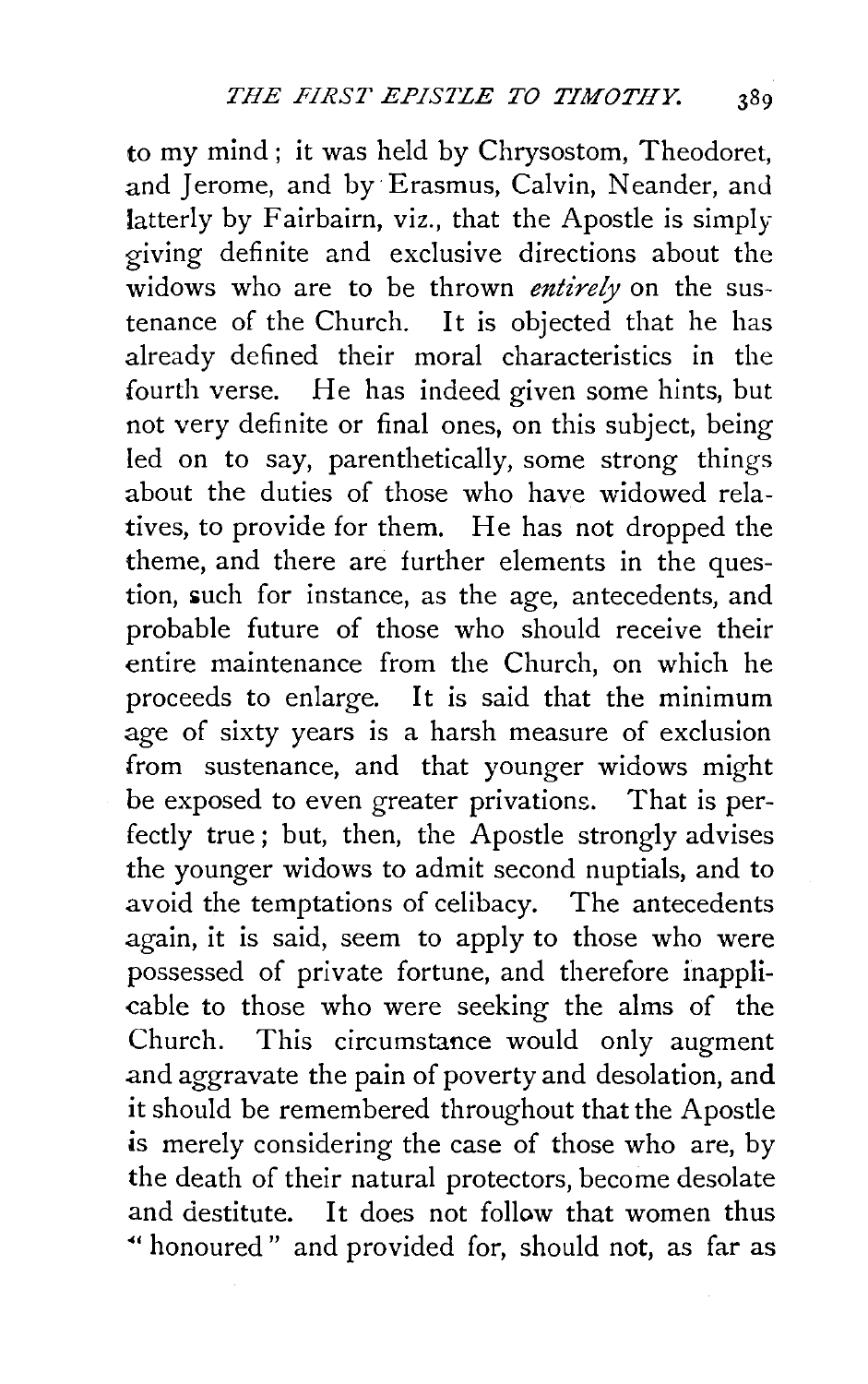strength and life would allow, perform loving duties to their younger sisters; but the argument and advice include consideration rather of their claims than of their functions, and wisely limit the benefactions of the Church so as to preclude the dangerous element otherwise likely to have been unceremoniously obtruded upon them. Paul set his face as a flint against idleness and extortion, and if the Church at E phesus, in following that at Jerusalem, was arranging "a daily ministration" for every widow *per se,* he pointed out its perils, and gave practical financial advice. He did not counsel Timothy to shut up the compassions of the Church to any suffering or destitution, of man or woman, widow or virgin, but he would not counsel the creation of a list of permanent beneficiaries, except under the following special and stringent conditions.

*Let a widow be enrolled on the list who is not less than sixty years, the wife of one husband.* The construction of the first of these clauses is unusual, but perfectly intelligible, and has been sufficiently discussed. It is said by Ellicott, Alford, and others that "contemporaneous polygamy "is here quite out of the question, and therefore nothing else can be meant than widows who were *univirce,* and that thus the corresponding qualification (Chap. iii.). of bishops and deacons must be taken to be St. Paul's condemnation in their case of second marriages. If it were so, surely St. Paul's undoubted admission of second marriages-without the slightest vestige of taint or slur (Rom. vii., I Cor. vii.), together with the advice given in Verse 15 to the younger widows-makes this interpretation of the passage very doubtful. I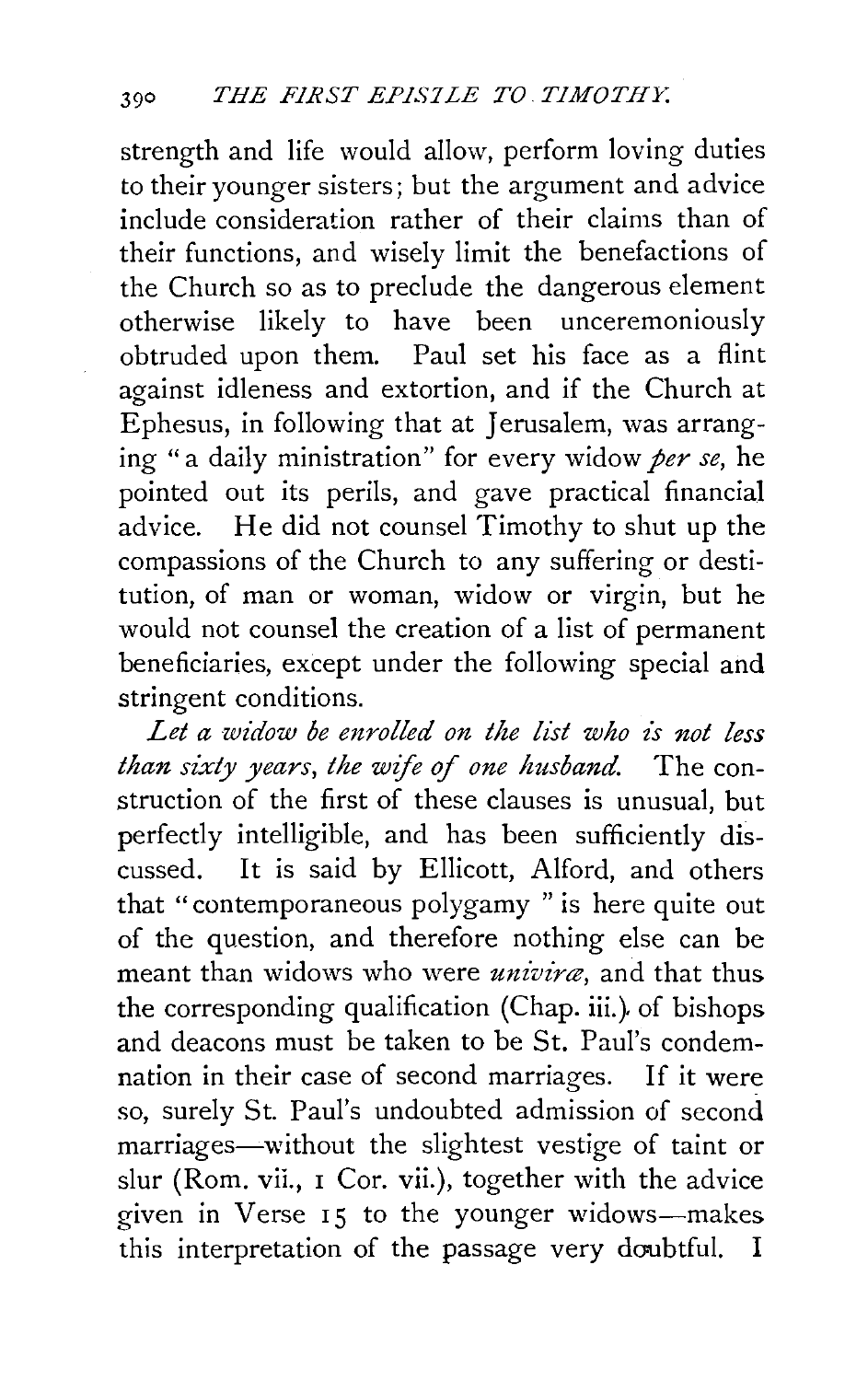admit that a condemnation of *polyandry* is out of the question, just as a condemnation of *polygamy* in the third chapter is not conceivable; but it seems to me -with Huther, Bengel, Fairbairn, and others-to be far more probable that, in each case, St. Paul is laying emphasis on connubial fidelity and unblemished purity of manners during married life. The Roman matrons did pride themselves on being *univirce,* and thus protested against the fatal facility of divorce, as well as other evils incident to Pagan society. The argument deduced from these expressions in favour of ascetic depreciation of the married state is altogether forced, so long as we possess elsewhere the opinion of Paul as to the sanctity of the connubial relation and his positive recommendation of second marriages in certain circumstances.<sup>1</sup>

*Verse* 10.—If she be well reported of in respect of *good deeds* (not only that there is nothing against her, but that her kindly beautiful actions must plead for her); *if she have brought up children* (not necessarily, from the choice of the word,<sup>2</sup> her own off-spring. She is not to be excluded by the simple fact of nonmaternity, but only by the absence of a womanly heart of love towards children); if she have enter*tained strangers*<sup>3</sup> (this does not necessarily imply that

' An interesting article in Dr. "Smith's " Dictionary of Christian Antiquities," on "Digamy," shews at length how, early in the Christian Church, for the clergy of all ranks, second marriages were condemned, and recites the opinions of ecclesiastical writers as to the sin of second marriages among the laity. Thus Tertullian inveighed against them in his two books, "Ad Uxorem," in his treatise, "De Monogamia," &c. Clemens Alexandrinus and Origen, but not Augustine, adopted the same view. It is clear that the conciliar decisions in the same direction were based on an intensifying asceticism engrafted on Christianity.<br>
<sup>2</sup>'Ετεκνοτρόφησει.<br>
3 <sup>3</sup>'Εξενοδόχησεν.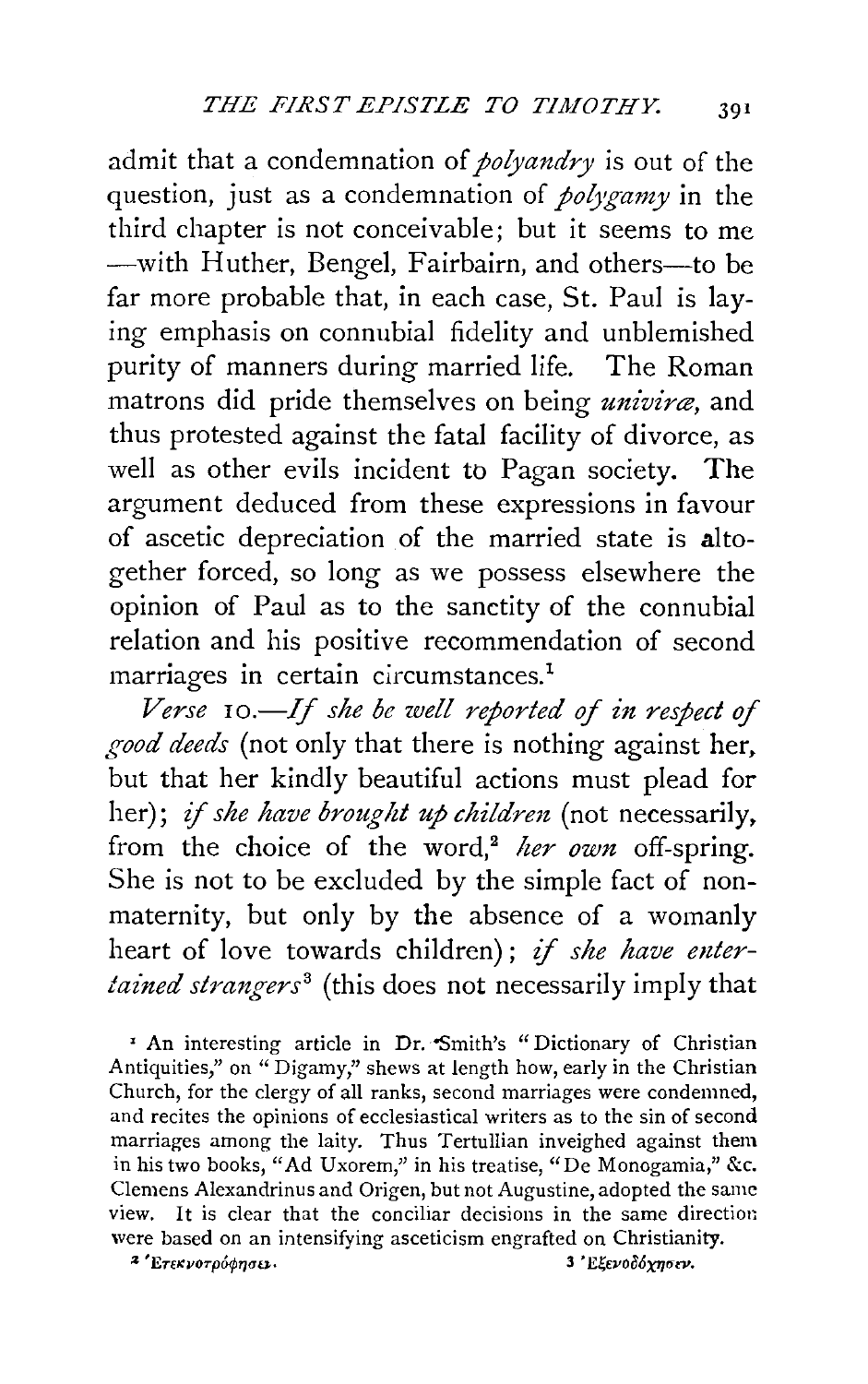she must have suffered a great reverse in her fortunes ; for, it may be asked, Who are so hospitable to the poor and destitute, as those who are poor themselves ? The willingness to serve, the spirit of sacrifice, and a loving trust in human nature are involved in this grace. It entered into Christ's own ideal representation of his own sheep (Matt. xxv. 35), and in the Epistle to the Hebrews (Chap. xiii. 2) a like expression is gilded with noble recompense);  $i\tau$ *she have washed the feet of saints* (this refers to an Oriental method of entertainment, which, however, was generally rendered by menials. It had become, however, a proof of immeasurable love and deep humility when observed by the Lord Himself (John  $xiii. I-10$  on the night of his Passion. In this recommendation the practice need not be taken in the letter so much as in the spirit, which would render loving, even menial, service, if required, to one o{ the least of his disciples) ; if *she have relieved* (have been sufficiently strong, *i.e.,* to ward off a danger from) *the distressed;* if *she have followed ajter every good work* (has been *ready* to do even that which her strength would not allow her to accomplish, being in sympathy with all holy service) ; then let her, in her widowhood, be placed on your list of sacred honour. She is given to you as a precious bestowment of heavenly love; her loveliness of character and her goodness, her sorrowful history and her need, are claims you must not dare to trifle with. They are urged upon you by Him who is the Judge of the widow and the Father of the fatherless.

This ideal of holy living ought not to be passed by as a mere exegetical puzzle, or as a *crux* of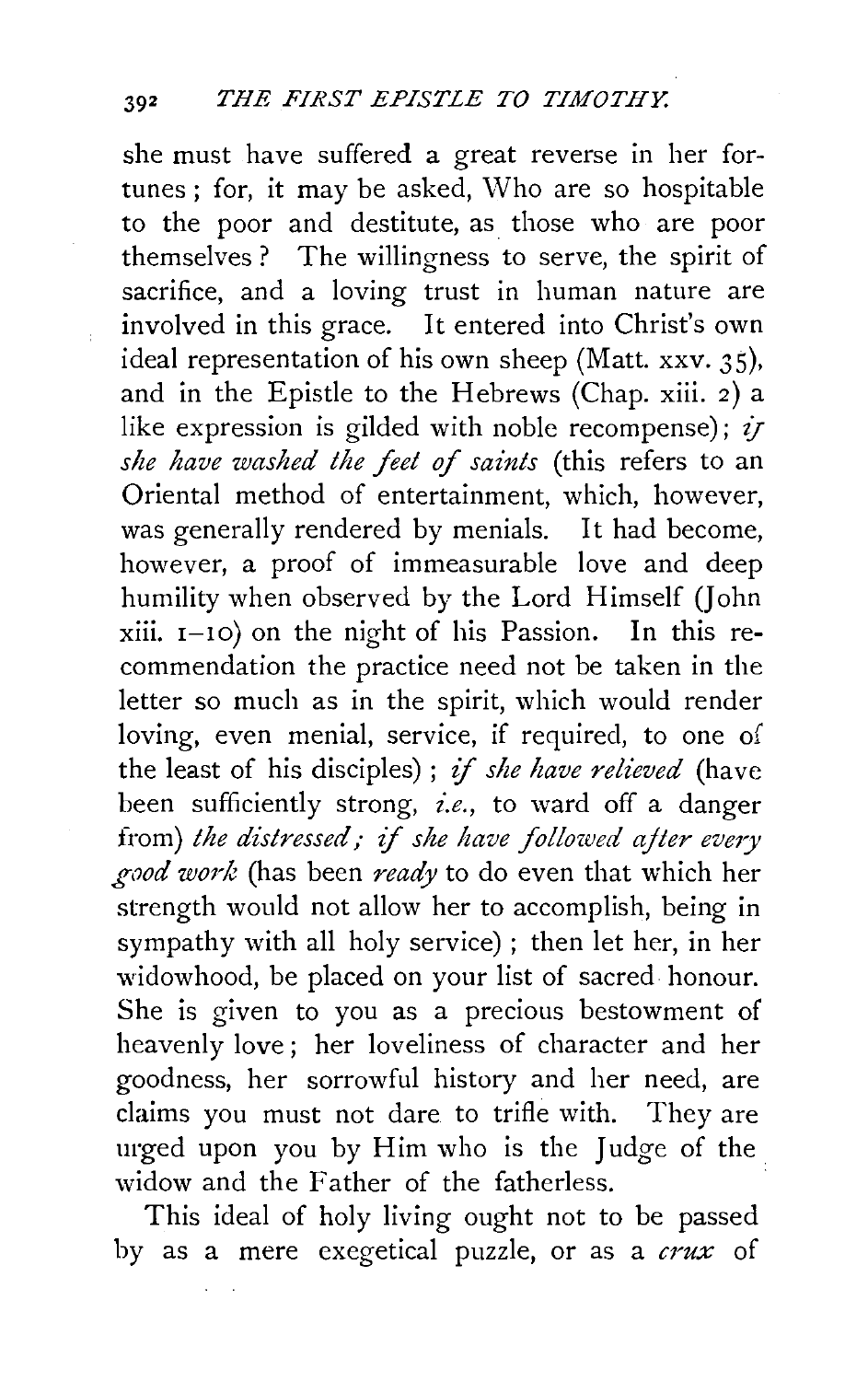ecclesiastical controversy. It is a cabinet portrait of practical Christian life, and it sets in its jewellery of heaven an ideal picture drawn by the hand of an heroic master. The features he portrays include all godly self-restraints, a deep devout regard for the young and helpless, a profound self-forgetfulness, self-humiliation and generosity, both skill and promptitude to do the right, as well as eager search both after the objects of love and the reasons for sacrifice.

*Verse* 1 **1.-***But younger widows decline to put on your roll.* Paul did not say that such might never be recipients of any alms from the Church, but he considered it undesirable to give young women the recognized position of those who were espoused to Christ and *entirely* dependent on his Church. The claims of the elder, as well as the responsibilities that might easily, in certain cases, arise out of them, were unsuitable to the younger women. Baur here labours hard to identify the widows  $(\chi\eta\rho a\iota)$  with virgins ( $\pi \dot{a} \rho \theta \epsilon \nu \omega$ ) of early Church history and with an order of unmarried women such as that which is referred to in one of the most dubious of the letters of Ignatius. On this hypothesis Baur considers that he has another argument against the Pauline authorship of the Epistle. There is no need whatever to press this possible identification.

*For when they have come to wax wanton against Christ, they desire to marry* (again). There is uncertainty as to the text,<sup>1</sup> but we have little difficulty in preferring, with the Received Text, **the** sub-

<sup>&#</sup>x27; The reading of the Receptus is  $\kappa a \tau a \sigma \tau \rho \eta \nu a \sigma \omega \sigma \nu$ , which has ~CD KL in its favour.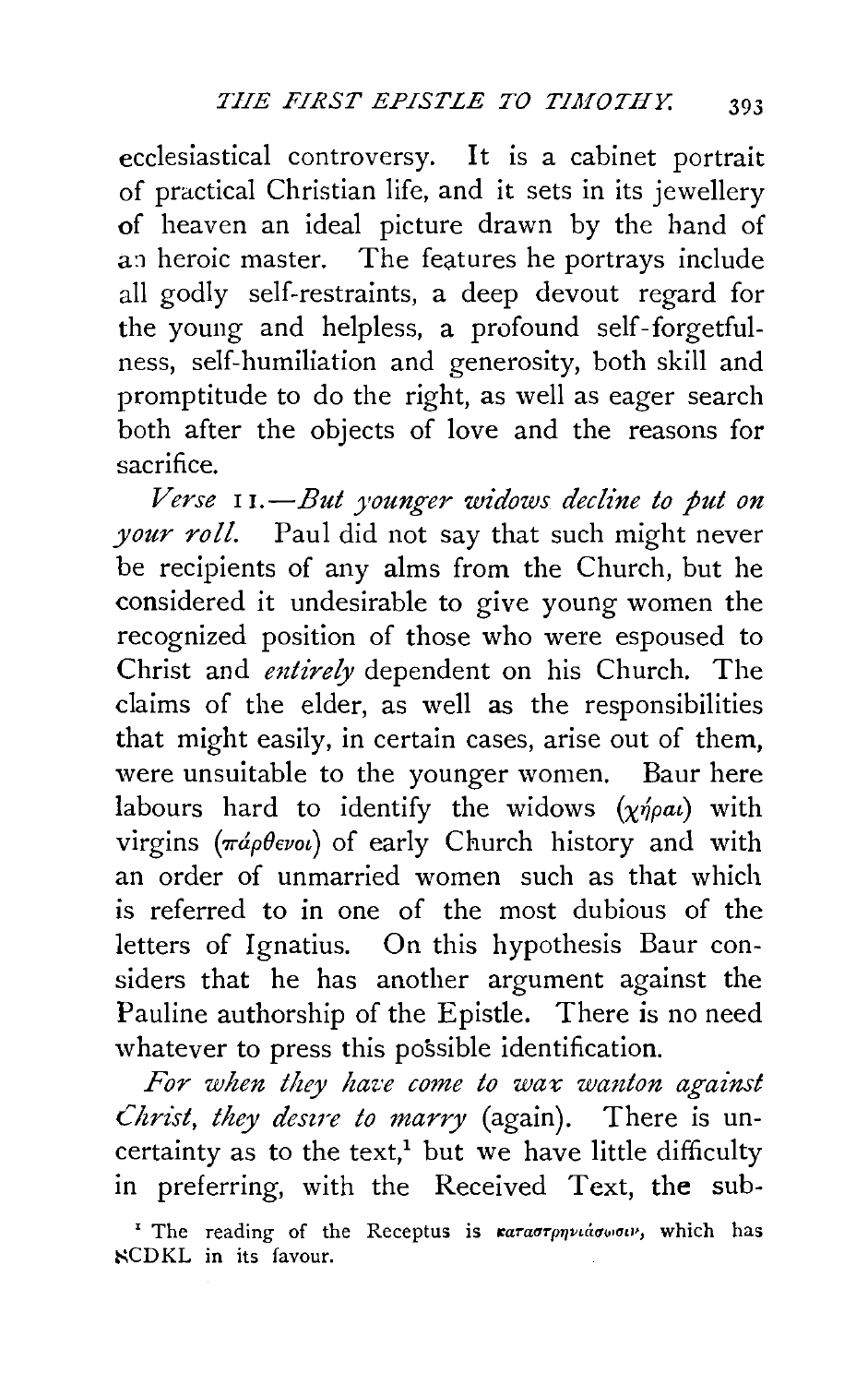junctive to the indicative mood.<sup>1</sup> The word used signifies the leading of a fast, lawless, ungovernable life. The element of licentiousness is involved in the word, but not necessarily or always so. Palm and Rost say that the verb, with the preposition  $(\kappa a\tau a)$ , denotes, "to behave oneself haughtily against another."

Under strong worldly influences the younger widows would be tempted to become disobedient to their Master and Husband, Christ; and, under these circumstances, they will wish to marry, and will thus exclude themselves from the catalogue of widows to be honoured as "widows indeed."

*Verse*  $I2$ *--Having* (bearing about with them)  $\alpha$ *judgment* <sup>2</sup>*that* <sup>3</sup>*they have broken their first faith,*  not their vow of widowhood, but of consecration to Christ. The " honour" given to the widows was one which made them the sacred charge of the Church ; it must be conferred after long experience and careful inquiry. The younger widows could not have the same tests of character; they were exposed to greater temptations, not simply to break a supposed vow of widowhood, but to rush into worldly pleasures and sins, and thus trifle even with the covenant they had made with Christ.

Verse 13.—There are further reasons given for their non-admission on the roll. *Moreover, they* 

• Alford here differs from Ellicott and Tischendorf, edition 8. But even when  $\lambda \omega$  is coupled with the subjunctive, it does not always, in New Testament Greek, suggest the probability of the occurrence of the circumstance named in the condition. See *Jelf*, "Greek Gram-mar." § 484.

<sup>2</sup> Not *karakoiµa*, "condemnation," but *koiµa*, "judgment."

3 The *ore* is not causal, as it would have been if  $\kappa_0 \tilde{\mu}$  had been used in the sense of  $_{\textit{R}q\tau\alpha\kappa\rho\tilde{i}\mu\alpha}$ .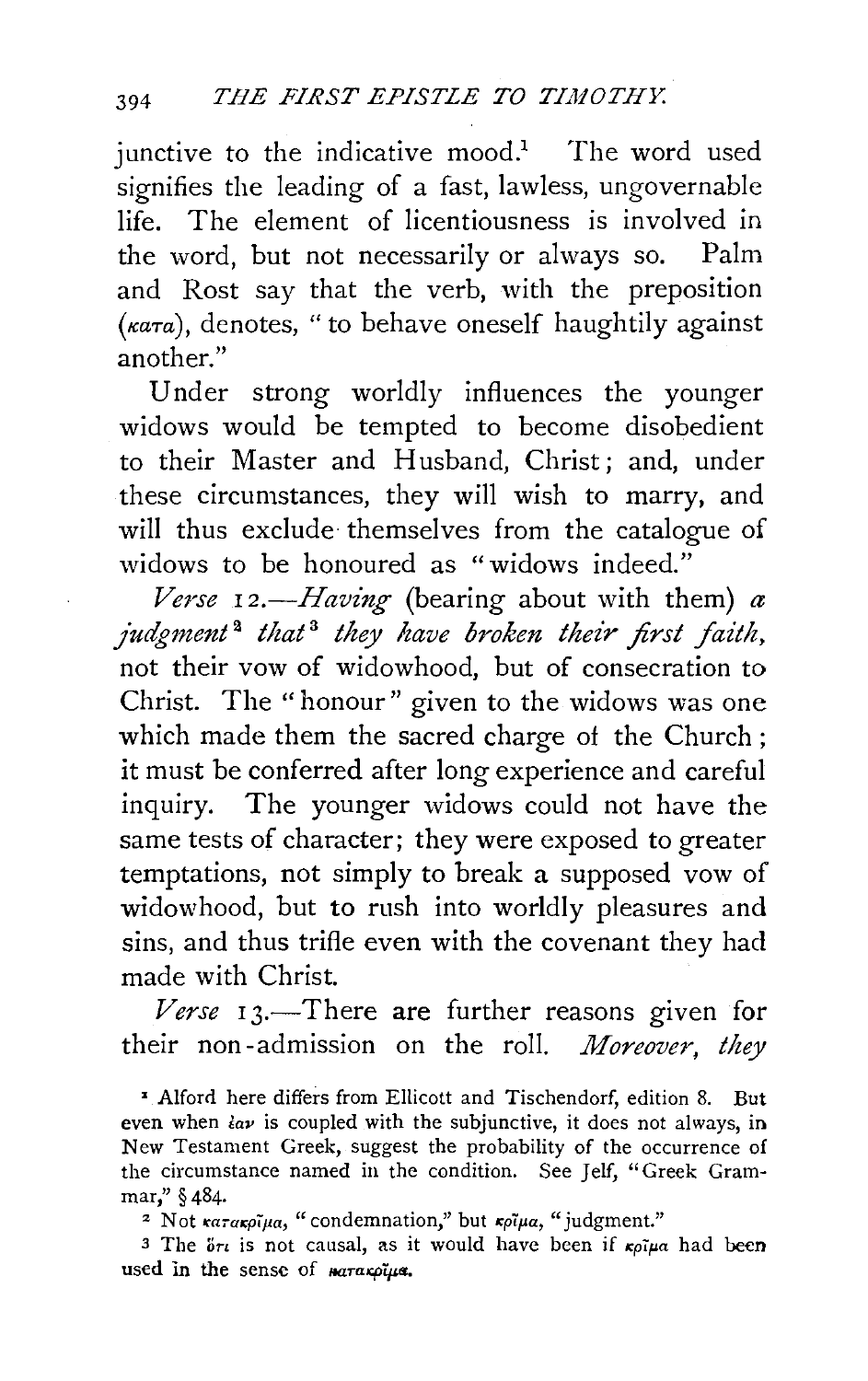*learn, going about from house to house* (of the members of the Church), to be idle.<sup>1</sup> Having no need to exert themselves and no home cares, they would be tempted by the charity of the Church to waste their own time and that of others ; *and not only idle persons, but .frivolous talkers and busybodies, speaking,*  perhaps chattering,<sup>2</sup> things which they ought notthings which are not fitting.

*Verse* 14.-I *give it therefore* (since these things are so, the significance of *ovv) as my counsel* (this word expresses more than a mere wish, or an opinion that it would be advisable 8 ) *that the younger widows marry, bear children, rule the house.* This advice, or counsel, shews that Paul cannot be throwing even the faintest slur on a second marriage. Jerome and Augustine, hampered by the ascetic tendencies which subsequently influenced the Church, were careful to urge that this advice does not create a permanent law, and that all which the Apostle meant was that a second marriage was better than licentiousness. On the contrary, there is no reference even to licentiousness, in the ascetic sense of the word, but a warning against frivolousness, idle· ness, and talkativeness inconsistent with the responsibilities, sedateness, and sobriety of those who

<sup>1</sup> I take it as proved that *μανθάνουσι* must be taken to govern άργαι, not *repupyoptval*, notwithstanding the awkwardness of the expression. Winer quotes a similar usage of μάνθανειν with σόφοι, from Plato, Euthyd. 276 b.

<sup>2</sup> The classical distinction between λάλειν and λέγειν, that the former includes the inarticulate language of lower animals, the latter confined to the speech of man, is not maintained in the New Testament. Still, there may be the hint contained in the word.

<sup>3</sup>*BovAoJLa•* and *0€;\.w* are difficult to discriminate, though the former has the element of deliberation often involved. It is far less frequently used by St. Paul than the latter. *Cf.* the two verses, 12, 14.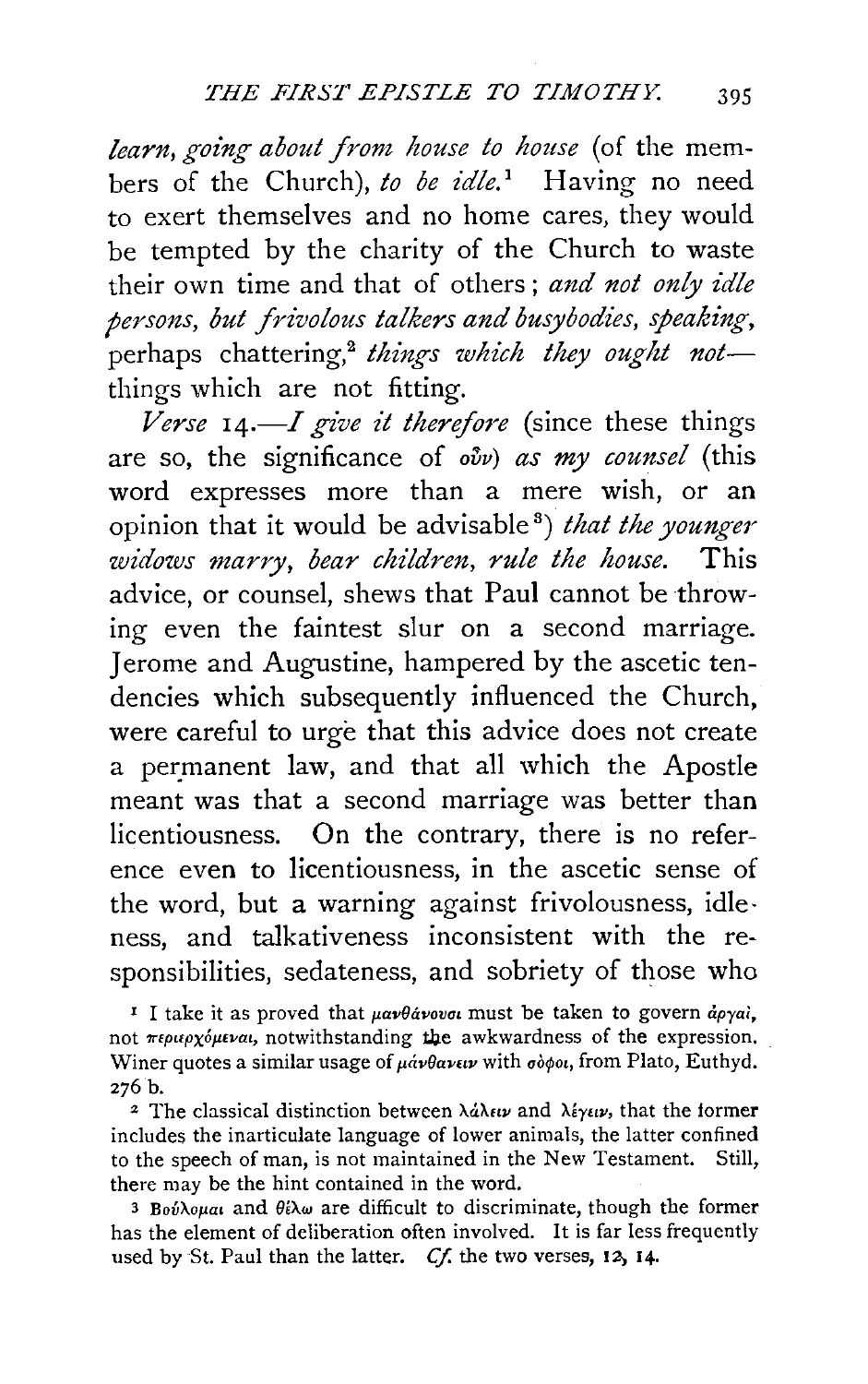are, or ought to be, the living expression of the sanctity of the Church. The Apostle would have these widows give no occasion to the adversary for *calumny*. The adversary need not mean the devil.<sup>1</sup> and there is no necessity to connect the "adversary'' with the "reproach," thus making the calumny, or reproach, the essence of the adverse action. That this advice was not needless, he adds $-$ 

*Verse* I 5 *.-For already some have been turned asid<5 after Satan.* The class, as a class, are exposed to special danger. Certain ecclesiastical arrangements have aggravated their temptations, and, as a matter of fact, certain women have, by reason of the very listlessness fostered by the authorities, become a scandal to the Church.

Verse 16.-Then, as if to prove that this was the main idea in the mind of the writer, and that he had not been throughout speaking of any ascetic ecclesiastic institute, but of an *eleemosynary* fellowship of holy women, he adds -- once more falling back on a principle already established— $If$  any believer, *male or .female, has widows* dependent on him or her for support, in virtue of any form of relationship, such as that of child, or mother, or sister, or intimate friend even, *let such relieve them, and let not the Church burden itself, that it may relieve those who are widows indeed.* It did not occur to the Apostle that poor Christian widows could be left to starve, but he was resolutely determined on the question that indiscriminate charity, in cases where the

<sup>1</sup> Leo translates : *Quo inimico ad calumniandum parato nullam præbeant occasionem. Cf. Luke xiii.* 17; I Cor. xvi. 9; Phil. i. 28. In <sup>2</sup>Thess. ii. 4, it is used for the "Man of Sin." *Cf.* Tit. iii. 8 with  $\delta$  if ivarriag.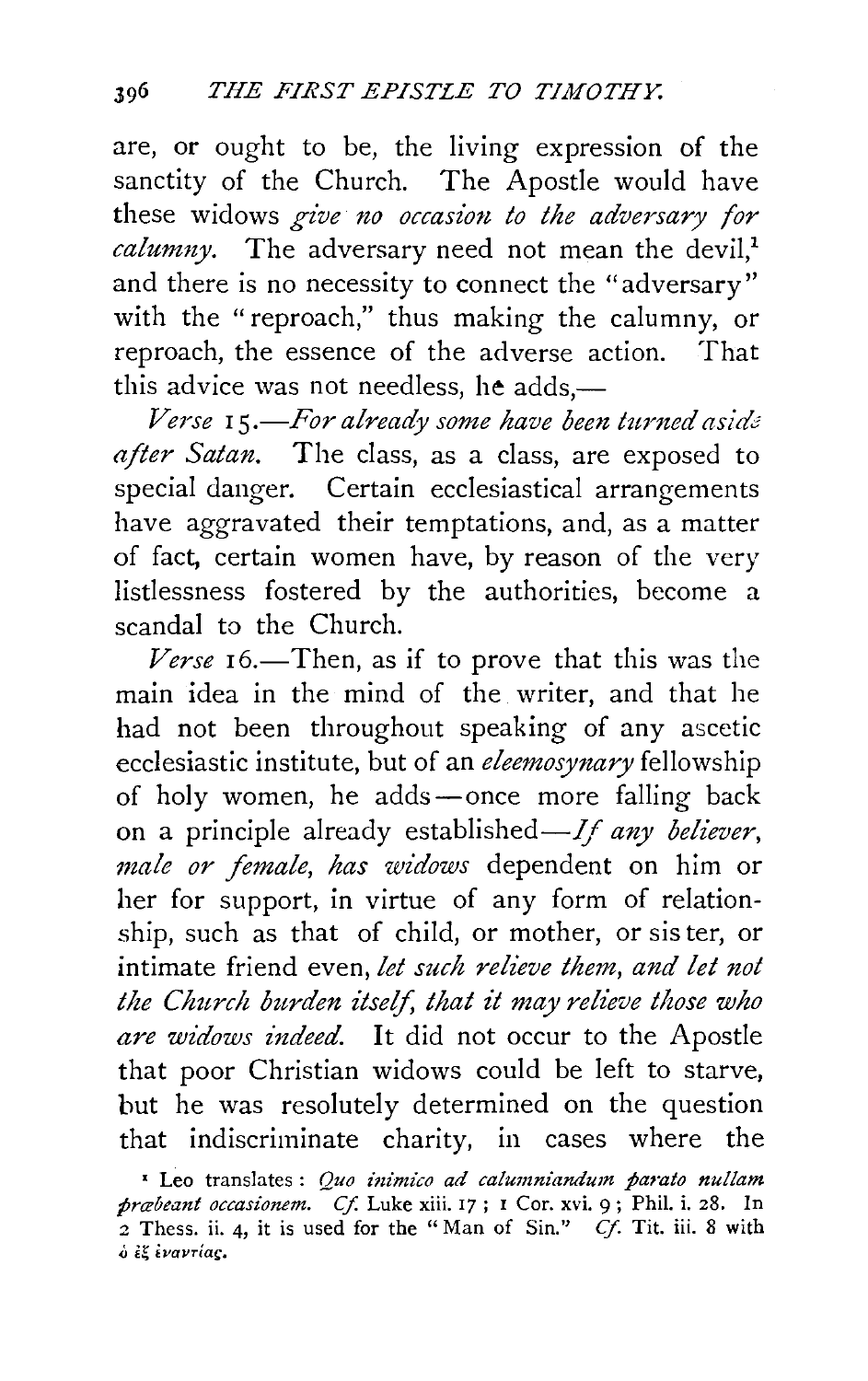Church ought to be seconded by common sense, would lead to universal bankruptcy, serious temptation, and ugly scandal. The great prominence given to this subject leads one to ask for some explanation of the fact that there should have been so many widows in the Christian Churches of Jerusalem, Ephesus, and Corinth. The prominent attention called to them in Jerusalem may be due to the special injunctions which abound in the Old Testament as to the care and consideration which were demanded for them by the Lord. Special laws enacted that a widow's garment should not be taken in pledge (Deut.  $xxiv.$  17). The heart of God seems to yearn over them (Exod. xxii. 22; Deut. xxvii. 19; Isa. i. 17; Jer. vii. 6). Neglect of widows was reprobated, care of them regarded as a religious duty (Isa. x. 2 ; Mal. iii. 5 ; Matt. xxiii.  $14$ ;  $cf.$  also James i. 27). But this hardly accounts for the great prevalence of widows in the Asiatic cities.  $(I)$  It may have arisen in part from the polygamous tendencies and practices which prevailed, and which must often on the death of one man have thrown a whole harem upon the charity of friends.<sup>1</sup> (2) War and hardship fell at this period with greater relative violence upon the men than upon the women. (3) Considered as a desolate and unbefriended class, many widows would have been among the earliest and most impressionable· hearers of the Gospel of love, sacrifice, and sympathy. (4) It is clear that in later days

<sup>•</sup> Monogamy was, indeed, the law of Greece and Rome, and polygamy was not legal at Ephesus or Corinth; but where Oriental customs prevailed great looseness was allowed.